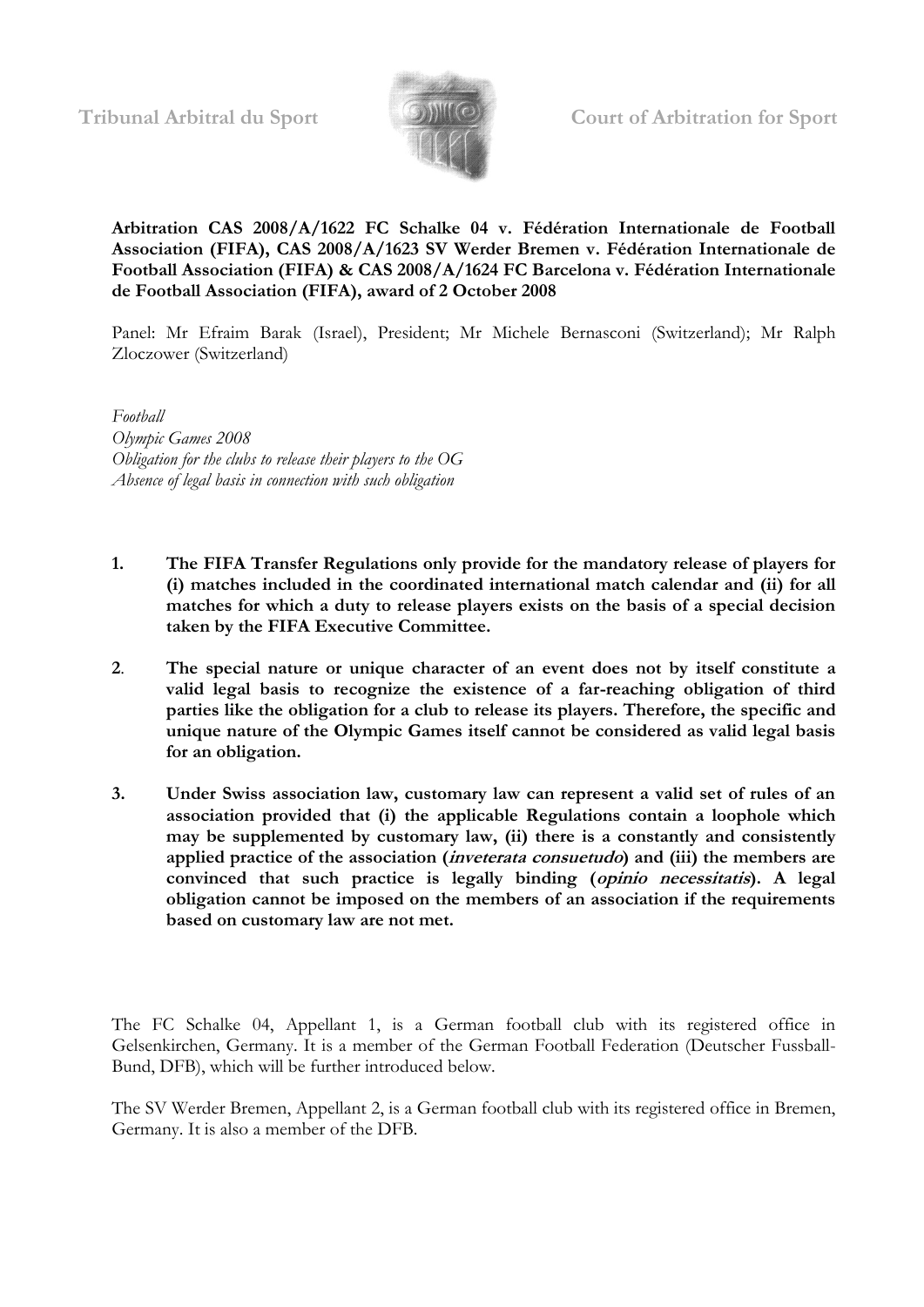2

The FC Barcelona, Appellant 3, is a football club with its registered office in Barcelona, Spain. It is a member of the Spanish Football Federation (Real Federación Española de Fútbol, RFEF).

The Fédération Internationale de Football Association (FIFA), Respondent, is the governing body of international football on a worldwide level. It exercises regulatory, supervisory, disciplinary and coordinating functions over national associations, clubs, officials and players, worldwide. FIFA is an association under Swiss law and has its headquarters in Zurich, Switzerland.

The German Football Federation, Deutscher Fussball-Bund (DFB), is the governing body of football in Germany. It organises the German football leagues and heads the German national team. It is a member of FIFA.

The Brazilian Football Federation, Confederação Brasileira de Futebol (CBF), is the governing body of football in Brazil. It organises the Brazilian football leagues and heads the Brazilian national team. It is also a member of FIFA.

The Argentinean Football Association, Asociación del Fútbol Argentino (AFA), is the governing body of football in Argentina. It is responsible for the organization of the Argentinean football leagues and heads the Argentinean national team. It is a member of FIFA, too.

Mr. Márcio Rafael Ferreira de Souza alias Rafinha ("Rafinha") is a Brazilian football player employed by FC Schalke 04. He was born on 7 September 1985.

Mr. Diego Ribas da Cunha alias Diego ("Diego") is a Brazilian football player employed by SV Werder Bremen. He was born on 28 February 1985.

Mr. Lionel Andrés Messi ("Messi") is an Argentinean football player employed by FC Barcelona. He was born on 24 June 1987.

With fax letter of 7 July 2008, CBF requested DFB to inform FC Schalke 04 that its player Rafinha was designated to join CBF's team for the football tournament at the Olympic Games in Beijing taking place from 6 August 2008 to 24 August 2008 (the "Olympic Games 2008").

With fax letter of 11 July 2008, FC Schalke 04 explained to CBF its view on the legal prerequisites for an obligation of football clubs to release their players for the Olympic Games 2008 and indicated they were not met in the case of Rafinha.

With fax letter of 11 July 2008, CBF asked DFB again to inform FC Schalke 04 that the player Rafinha should be released to the Olympic Games 2008. With fax letter of 17 July 2008, DFB informed CBF that it did not see any legal basis for an obligation of FC Schalke 04 to release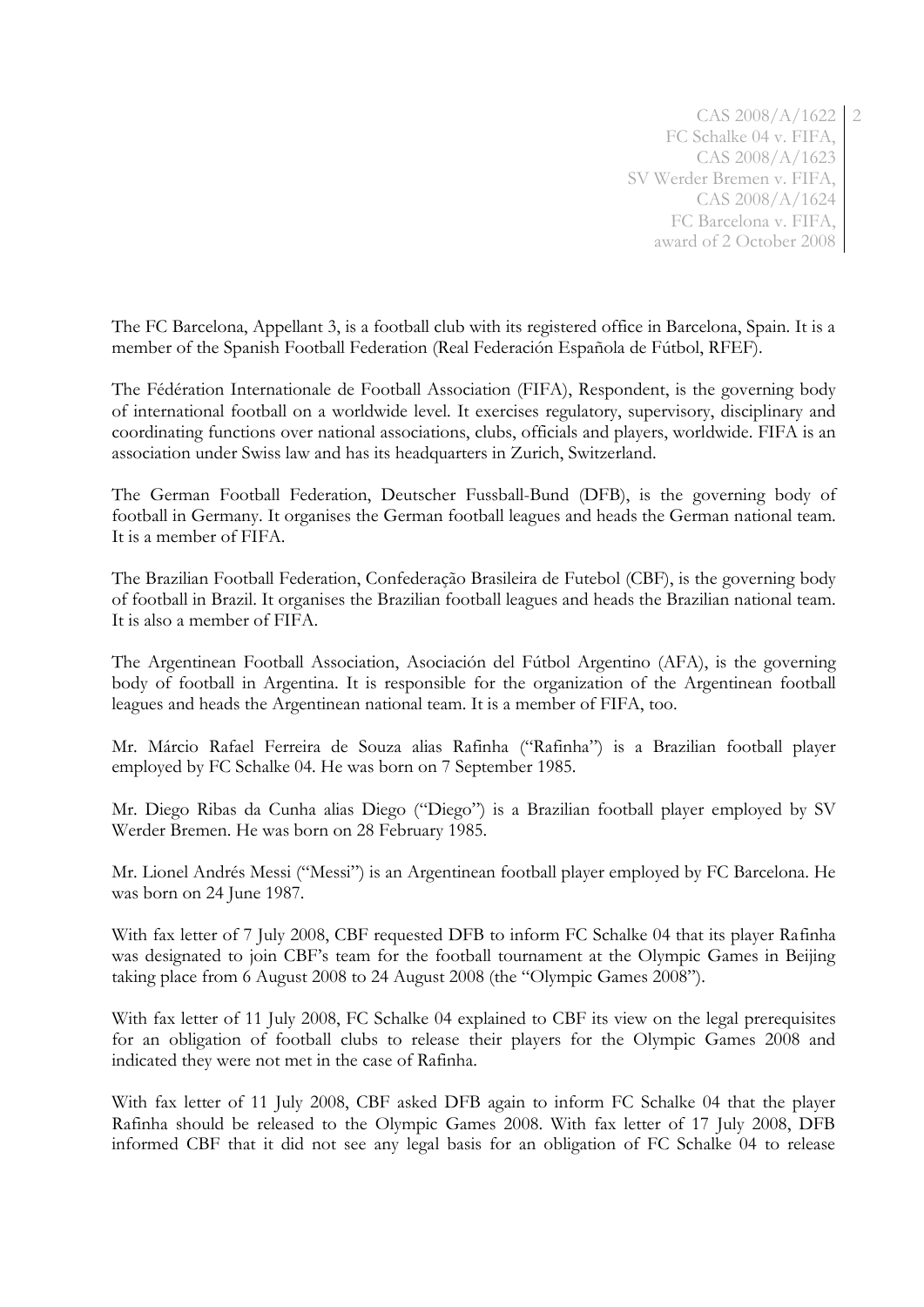Rafinha, meaning that DFB maintained the same understanding of the legal situation as did its affiliated club FC Schalke 04.

With letter of 22 July 2008, FC Schalke 04 requested from CBF a statement by which CBF undertook to release Rafinha from any duty to participate in the Olympic Games 2008. CBF, however, did not provide the requested statement to FC Schalke 04 within the set deadline.

On 25 July 2008, FC Schalke 04 submitted a complaint at the Single Judge of the Players' Status Committee of FIFA (the "FIFA Single Judge") and requested FIFA to decide that FC Schalke 04 was not obliged to release Rafinha for participating in the Olympic Games 2008.

With fax letter of 7 July 2008, CBF requested DFB to inform SV Werder Bremen that its player Diego was designated to join CBF's team for the football tournament at the Olympic Games 2008.

With fax letter of 14 July 2008, CBF addressed DFB and stated that Diego had reported that SV Werder Bremen did not have the intention to release him to the Olympic Games 2008. As a consequence of this, CBF asked DFB for intervention and support. With fax letter of 17 July 2008, DFB informed CBF that it did not see any legal basis for an obligation of SV Werder Bremen to release the player Diego.

With fax letter of 22 July 2008, SV Werder Bremen requested from CBF a statement by which CBF undertook to release Diego from any duty to participate in the Olympic Games 2008. CBF, however, did not provide the requested statement to SV Werder Bremen within the deadline set by the club.

On 25 July 2008, SV Werder Bremen submitted a complaint to the FIFA Single Judge and requested him to decide that SV Werder Bremen had no obligation to release Diego for participating in the Olympic Games 2008.

With letter of 27 June 2008, AFA informed FC Barcelona that its player Messi was designated to join AFA's team for the football tournament at the Olympic Games 2008.

With letter of 2 July 2008, FC Barcelona responded to AFA that it had no obligation and was not willing to release the player Messi to the tournament at the Olympic Games 2008 since the player would have to play in the two-legged qualification round for the entry to the UEFA Champions League which were fixed by UEFA to take place during the same time period of time as the Olympic Football tournament. With fax letter of 4 July 2008, FC Barcelona confirmed this position.

With letter of 21 July 2008, FC Barcelona proposed that Messi should play the first match of the qualification round for the UEFA Champions League and that Messi should be released for the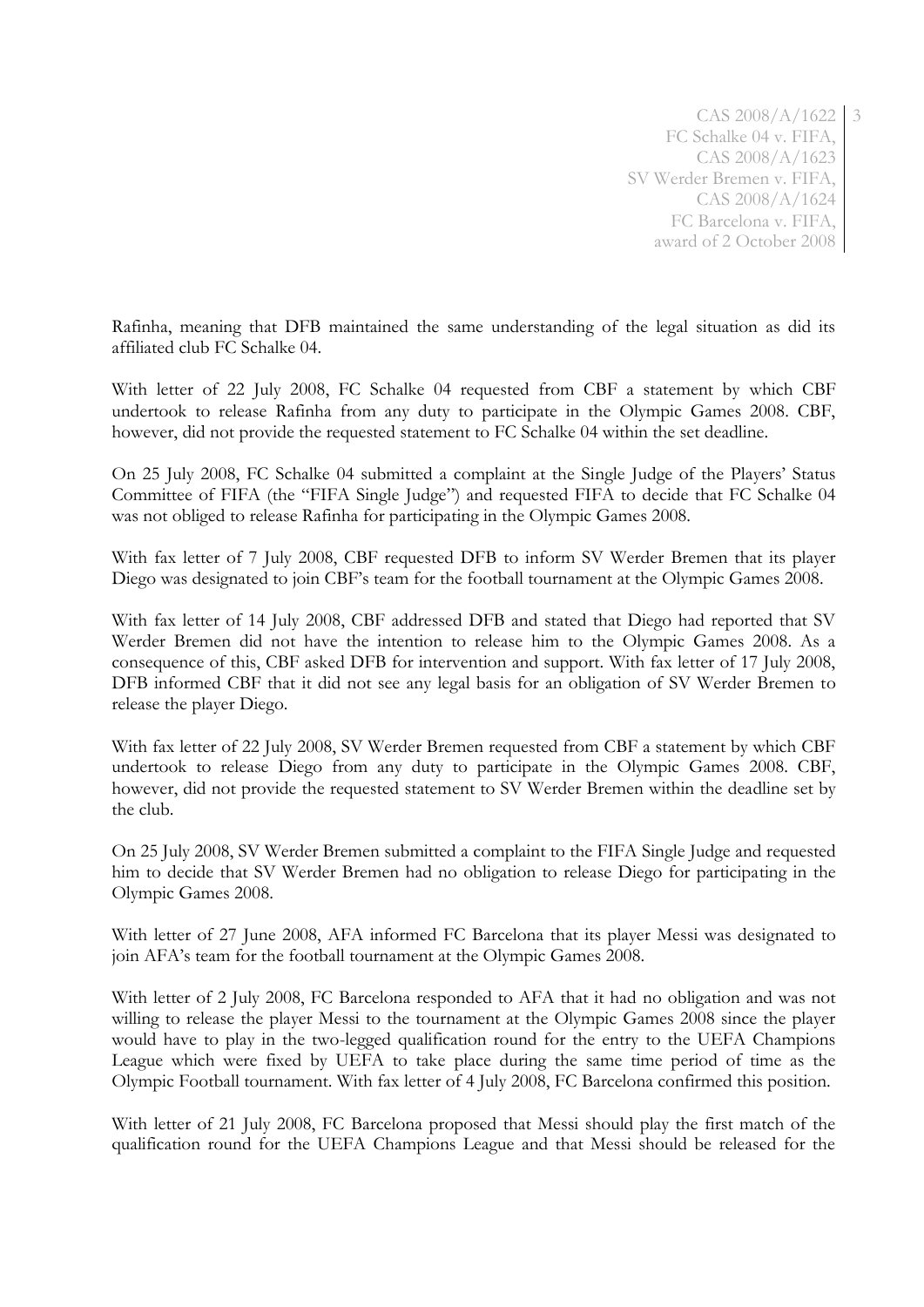4

Olympic Games 2008 in case the result of the first match would be satisfactory to the interests of FC Barcelona. With letter of the same date, AFA rejected this proposition.

With letter of 28 July 2008, FC Barcelona addressed the FIFA Single Judge and requested him to issue a decision by which it recognised the right of FC Barcelona not to release the player Messi to the Olympic Games 2008.

At the last meeting of the FIFA Executive Committee in Zurich on 14 March 2008, FIFA addressed different questions regarding the Olympic Games 2008. With regard to the men's tournament at the Olympic Games 2008, the minutes of this meeting simply state that the FIFA Executive Committee *"agreed to appeal for good will from clubs in releasing players aged over 23 to take part in the 2008 Men's Olympic Football Tournament although there was no obligation for the clubs to do so".* According to these minutes, FIFA's Executive committee did not, however, take any decision regarding the question whether clubs have an obligation to release their players aged below 23 for the Olympic Games 2008.

Approaching the Olympic Games 2008, FIFA sent to all its affiliated members a circular letter, no 1153 of 23 July 2008, personally signed by FIFA's President Mr. Joseph Blater, in which FIFA stated that there was *"a certain amount of confusion as to whether players have to be released for the Men's Olympic Football Tournament Beijing 2008".* Thus, FIFA wished to clarify that *"the release of players below the age of 23 (…) has always been mandatory for all clubs"* and that this principle shall apply for the Olympic Games 2008. Further, FIFA mentioned in this circular letter that the release of players over the age of 23 (i.e. the three out-of-quota players who are eligible for the final phase of the Olympic football tournament) was not compulsory.

On 29 July 2008, the FIFA Emergency Committee allegedly met in Zurich or was contacted *"to deliberate about the obligation of clubs to release their under 23 aged players for the Olympic Football Tournaments, since this issue apparently led to a certain amount of confusion in connection with the Olympic Men Football Tournament Beijing 2008"*. Pursuant to the minutes of this meeting, the members of the FIFA Emergency Committee stressed that *"the FIFA Congress 1988 had decided that all players up to the age of 23 were eligible to play in the Olympic Football Tournament"* and *"confirmed referring to the* **longstanding and undisputed practice existing** *since 1988, that the application of customary law is justified"*. Finally the minutes hold that *"the Emergency Committee unanimously* **concluded** *that an obligation for clubs to release their players for the Olympic football Tournament exists".*

Upon the requests of the Appellants 1 to 3, the FIFA Single Judge reasoned that in relation with the issues raised regarding the release of players, the coordinated international match calendar was not of relevance at all and that, in view of the longstanding and undisputed practice, recourse to customary law was justified. Therefore, with reference to the FIFA circular letter no 1153 of 23 July 2008 and to the meeting of the FIFA Emergency Committee of 29 July 2008, the FIFA Single Judge issued the following decision dated 30 July 2008 (the "Decision of the FIFA Single Judge"): *"The release of players under the age of 23 for the Olympic Football Tournament Beijing is mandatory for all clubs".*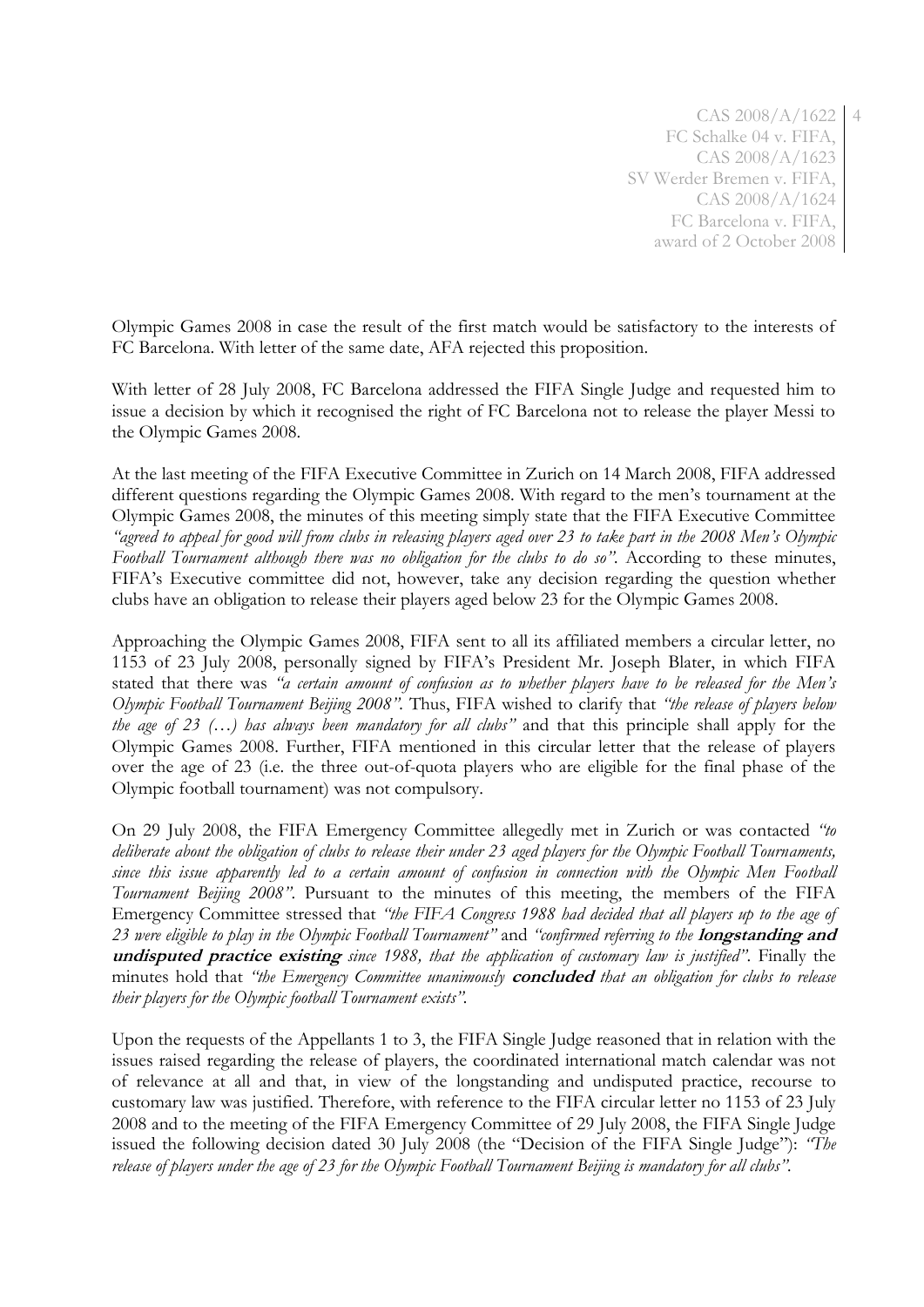The Panel will refer to the FIFA Emergency Committee's and FIFA Single Judge's considerations in more detail within the discussion of this Award, as far as deemed relevant.

Additional facts will be addressed, where material, in connection with the discussion below on the merits of the matter.

The matter to be discussed and decided in the three cases at hand can basically be crystallized to the following clear and simple question:

*Do/Did football clubs have a legal obligation to release their players for the Olympic Games 2008?*

On 31 July 2008 all three Appellants, i.e. FC Schalke 04, SV Werder Bremen and FC Barcelona, filed a statement of appeal against the Decision of the FIFA Single Judge at CAS.

On the same date as the date of the filing of the three appeals, CAS invited the Appellants 1 to 3 and the Respondent to communicate to CAS whether they wished to have a hearing. Further, CAS stated, inter alia, that it proposed to join the three cases CAS 2008/A/1622, CAS 2008/A/1623 and CAS 2008/A/1624 since all three cases had been filed against the same decision of the FIFA Single Judge, and deal with the same legal questions.

With email of 31 July 2008, FIFA informed that it preferred not to hold a hearing, but that it agreed that the three cases were joined.

Due to the emergency of the matter (the appeals were lodged on 31 July 2008, while the Olympic football tournament started on 4 August 2008), all parties have agreed to an expedite procedure and CAS treated the appeals accordingly.

With email of 1 August 2008, FC Barcelona informed CAS that it preferred to have a hearing. FC Barcelona had confirmed already in its statement of appeal to agree that the three cases were joined.

With fax letter of 1 August 2008, SV Werder Bremen and FC Schalke 04 informed that they preferred to have a hearing and that they agreed to joining the three cases.

FC Barcelona's legal reasoning as to the relevant question at stake may be briefly summarised, in essence, as follows:

- the Transfer Regulations provide that the release of players is mandatory only for matches on dates listed in the coordinated international match calendar and for matches for which a duty to release players exists on the basis of a special decision by the FIFA Executive Committee; neither of these two requirements are met with regard to the Olympic Games 2008;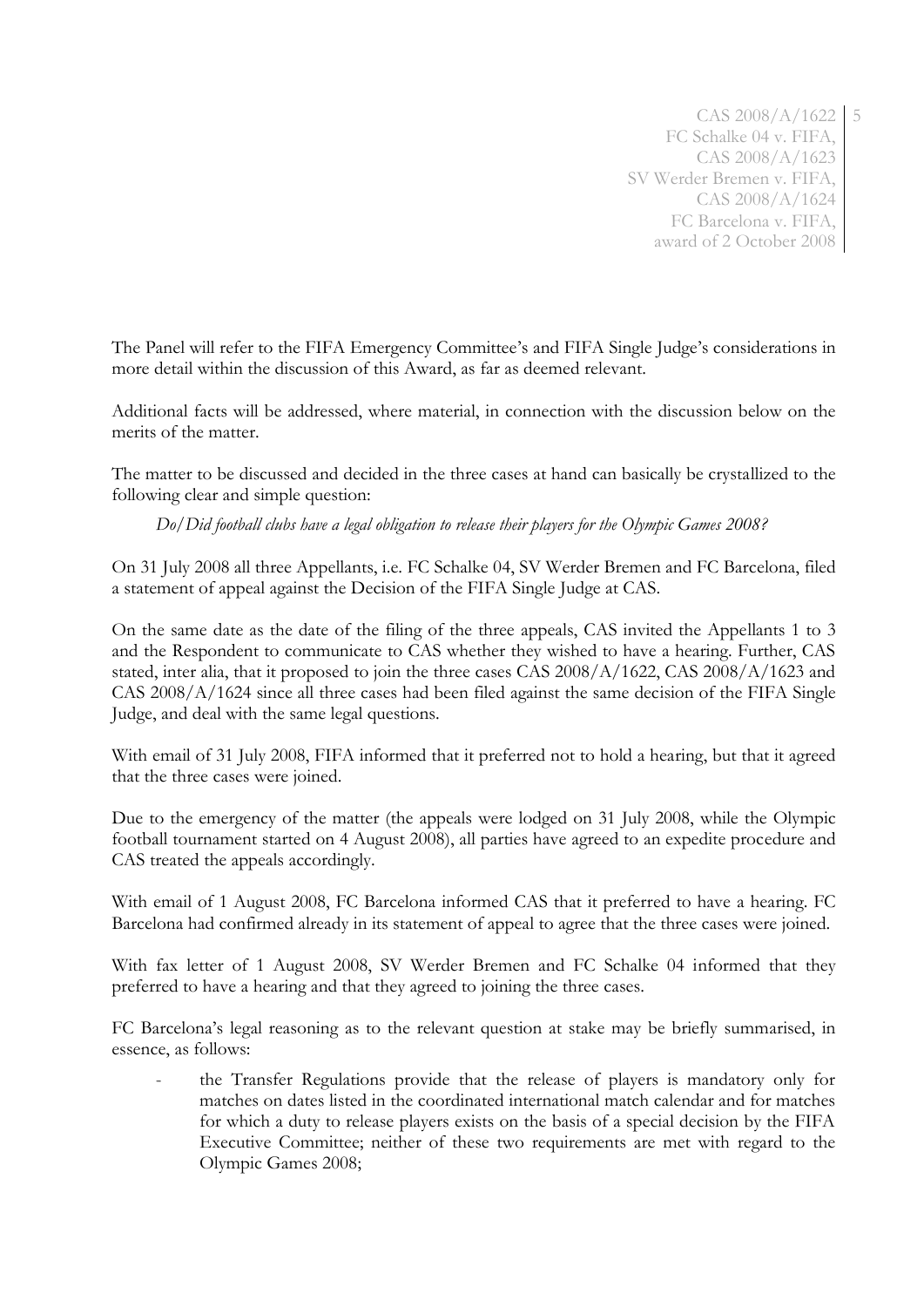6

- the findings of FIFA Emergency Committee of 29 July 2008 do not constitute an obligation for the clubs to release their players since (i) these findings do not qualify as a decision but as a legal advice, (ii) the FIFA Emergency Committee is not competent for such a decision, and (iii) the principle of foreseeability of the law and protection of confidence prevents a change of the rules at a time when the addresses have earned trust in the continuity of the legal situation;
- no other legal basis, in particular no customary law, provides an obligation for the clubs to release their players.

FIFA's answer and its legal reasoning as to the relevant question at stake may be briefly summarised, in essence, as follows:

- FIFA starts its answer by clearly stating that according to the Decision of the FIFA Single Judge the obligation for clubs to release their U23-players for the men's Olympic Football Tournament is neither included in the coordinated international match calendar nor based on a special decision of the Executive Committee of FIFA but is based on a long lasting and undisputed practice, thus on customary law;
- the creation of customary law in an association is generally recognised under Swiss law;
- the existence of customary obligation within FIFA for clubs to release U23-players to participate in the Olympic Games is established and cannot be rejected;
- customary law serves in the three cases at hand as an entirely admissible and necessary supplementation in view of the fact that the principle of the obligation to release players for the Olympic Games is not explicitly dealt with by FIFA's regulations;
- the existence of customary law and the obligation of the clubs to release their U23players have been confirmed by the decision of the FIFA Emergency Committee of 29 July 2008.

On 5 August 2008 the hearing took place in Zurich, with the attendance of all four parties and their representatives. No witnesses were heard.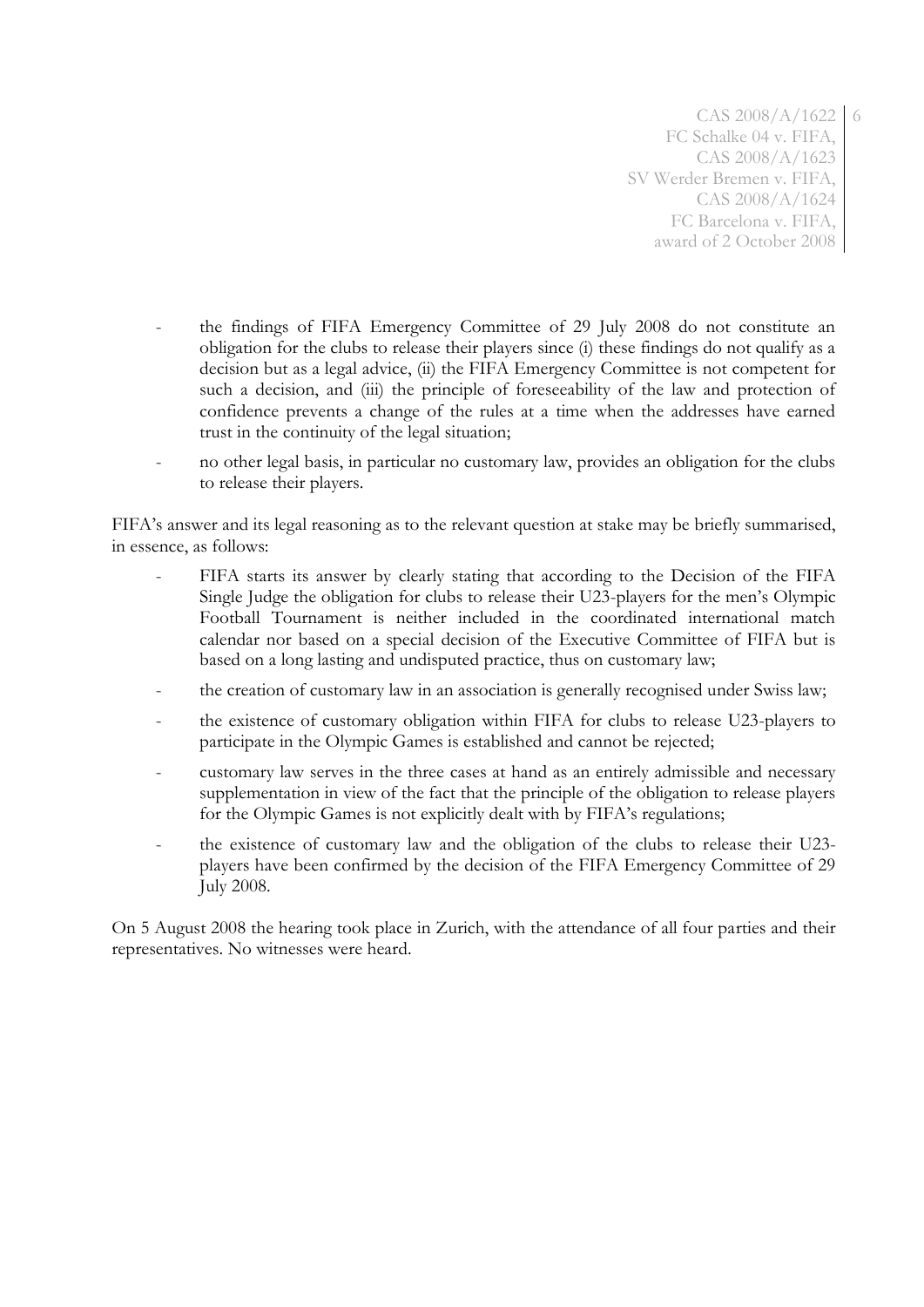7

# **LAW**

#### **Jurisdiction and Application of the Procedural Rules of the Code**

- 1. The jurisdiction of CAS has not been disputed by any party and derives from Art. 62 ss of the FIFA Statutes, Art. 23 para. 3 of the Transfer Regulations and Art. R47 of the Code of Sports-related Arbitration (the "Code"). It follows that the CAS has jurisdiction to decide on the present three disputes.
- 2. Pursuant to Art. R27, the Procedural Rules of the Code apply whenever the parties have agreed to refer a sports-related dispute to the CAS. Art. 62 para. 2 of the FIFA Statutes provides that the provisions of the Code shall apply to the proceedings at CAS. Hence, the Code is applicable to the three present cases.

#### **Admissibility of the Appeals**

- 3. The appeals of Appellants 1 to 3 were filed within the deadlines set by the FIFA Statutes and stated in the Decision of the FIFA Single Judge.
- 4. All three appeals comply with all further requirements provided by Art. R48 of the Code. It follows that all three appeals are admissible.

# **Law Applicable**

- 5. According to Art. R58 of the Code, a panel shall decide a dispute according to the applicable regulations and the rules of law chosen by the parties or, in the absence of such a choice, according to the law of the country in which the federation, association or sports-related body which has issued the challenged decision is domiciled or according to the rules of law, the application of which the panel deems appropriate.
- 6. Art. 62 para. 2 of the FIFA Statutes provides that *"CAS shall primarily apply the various regulations of FIFA and, additionally, Swiss law".* The applicability of the FIFA regulations and, additionally, of Swiss law has not been disputed by any party.
- 7. Hence, the relevant questions at stake have to be assessed according to the various regulations of FIFA and, additionally, according to substantive Swiss law.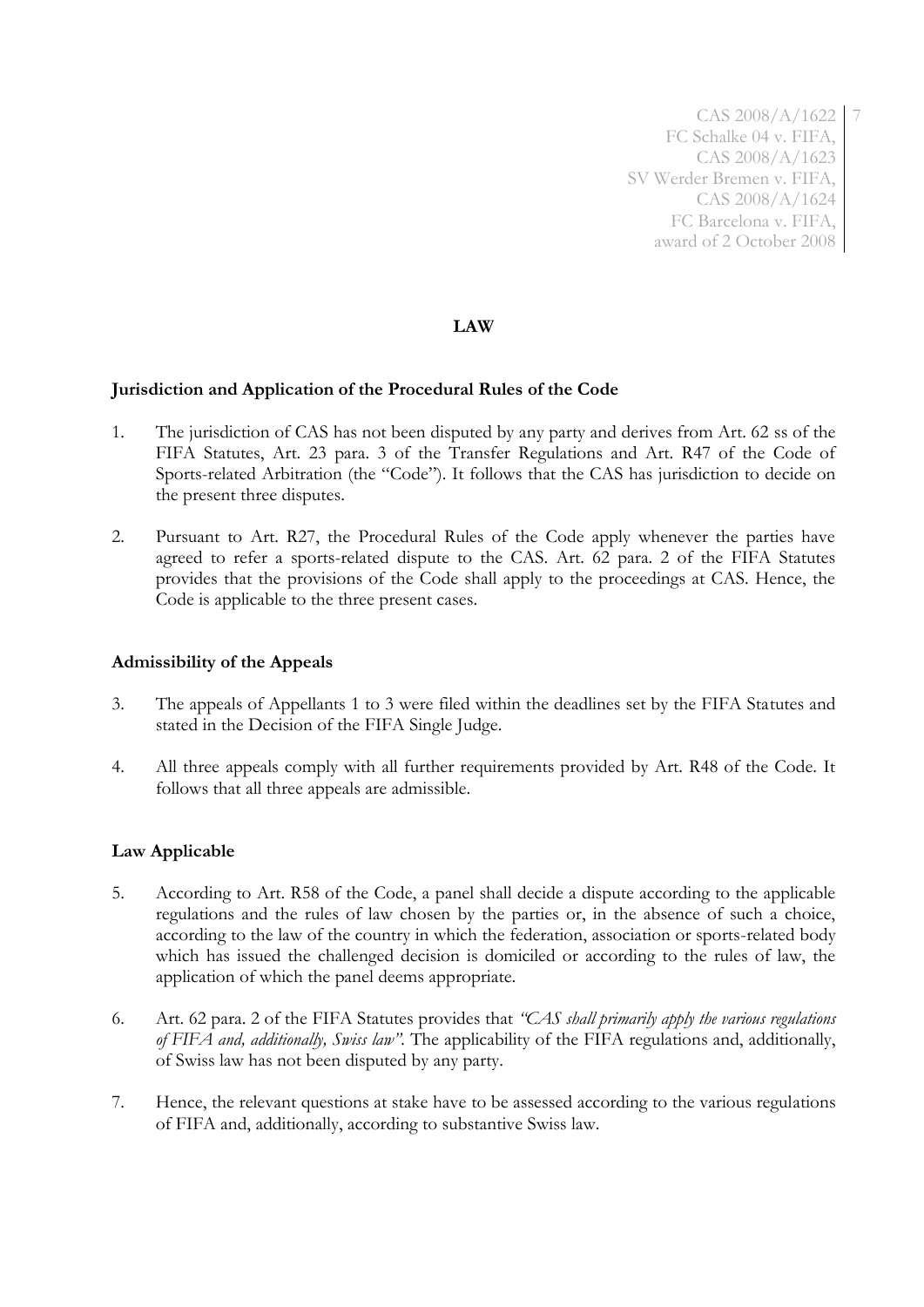# **Merits**

8. As already stated, the relevant question in these arbitration cases can basically be reduced to the following:

*Do/Did the Appellants 1 to 3 have a legal obligation to release their players Rafinha, Diego and Messi to participate in the Olympic Games 2008 with their national teams?*

- 9. The Panel will now examine possible legal grounds for such obligation, in particular the Transfer Regulations, the exceptional nature of the Olympic Games, and customary law.
- *A. The Transfer Regulations*
- 10. Art. 1 para. 1 of Annexe 1 to the Transfer Regulations reads as follows:

*"Clubs are obliged to release their registered players to the representative teams of the country for which the player is eligible to play on the basis of his nationality if they are called up by the association concerned. Any Agreement between a player and a club to the contrary is prohibited".*

According to this provision, football clubs have an obligation to release their players for the games of their national team. The extent of this obligation is specified in para. 2 and 3 of the same article.

11. Art. 1 para. 2 of Annexe 1 to the Transfer Regulations states:

*"The release of players under the terms of paragraph 1 of this article is mandatory for matches on dates listed in the coordinated international match calendar and for all matches for which a duty to release players exists on the basis of a special decision by the FIFA Executive Committee".*

This provision describes in which cases the release of players is mandatory (i.e. positive description of the extent of the obligation): (i) to matches that are listed in the coordinated international match calendar published by FIFA, and (ii) to matches for which the duty to release the players is based on a special decision by the FIFA Executive Committee.

12. Art. 1 para. 3 of Annexe 1 to the Transfer Regulations reads as follows:

*"It is not compulsory to release players for matches scheduled on dates not listed in the coordinated international match calendar".*

This provision states clearly in which cases no obligation to release players exists (i.e. negative description of the extent of the obligation): to matches which are not listed in the coordinated international match calendar.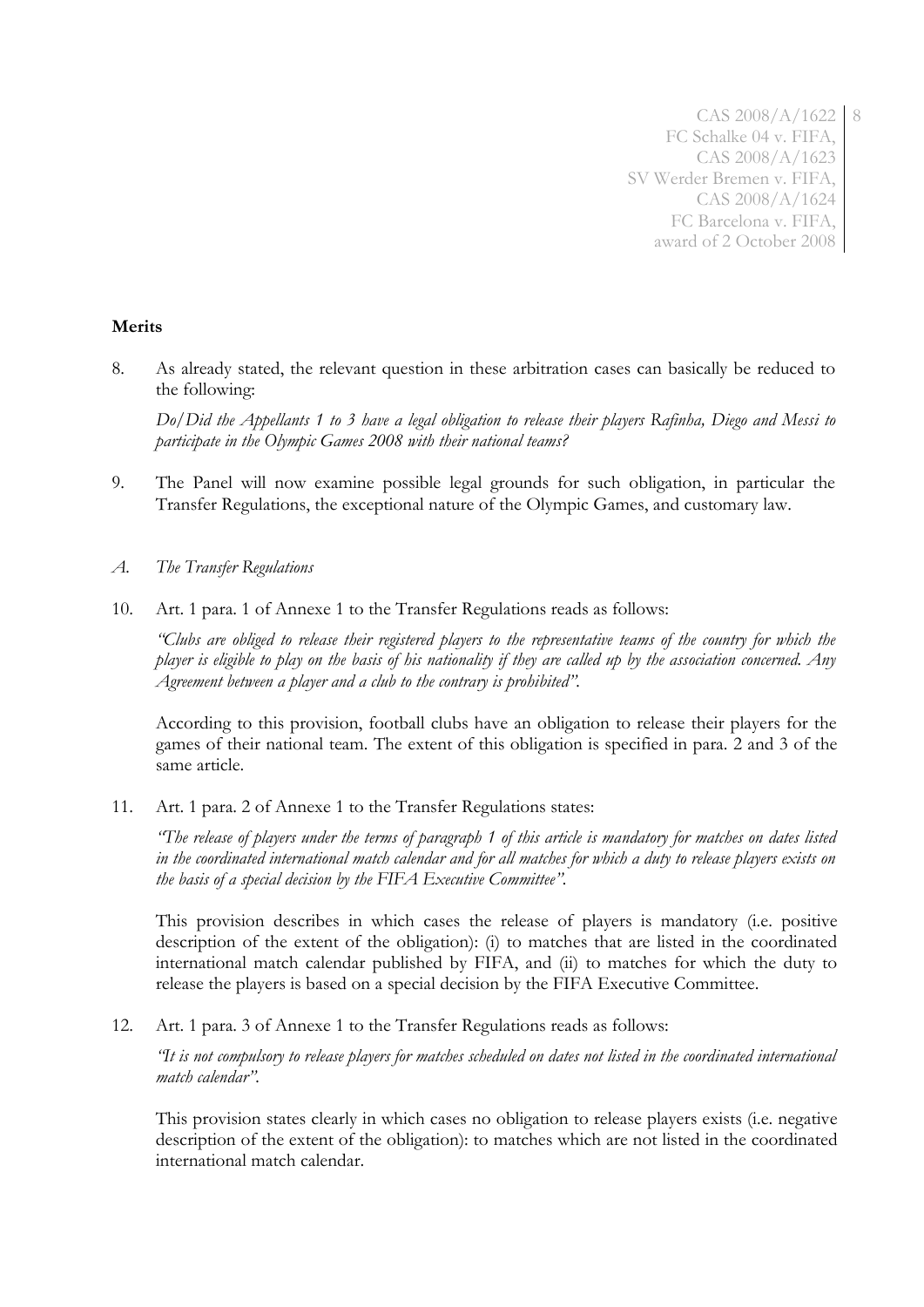9

- 13. Thus, the following three questions have to be examined, in a first step, in the three cases at hand:
	- 1) Does the relevant coordinated international match calendar list the Olympic Games 2008?
	- 2) Does a special decision of the FIFA Executive Committee provide an obligation for clubs (in particular for the Appellants 1 to 3) to release their players to the Olympic Games 2008?
	- 3) Are Art. 1 para. 1 to 3 of Annexe 1 to the Transfer Regulations exhaustive and exclusive?
- a) Coordinated International Match Calendar
- 14. It is undisputed that the men's football tournament of the Olympic Games 2008 is not mentioned in the relevant coordinated international match calendar. This fact is, in particular, acknowledged both by the FIFA Single Judge and by the Respondent. The FIFA Single Judge has even emphasized that *"the Men's Olympic Football Tournament was deliberately not officially included in the coordinated international match calendar, since such action would not be congruent with the said calendar"*.
- 15. Hence, the coordinated international match calendar does not constitute a legal basis for an obligation for clubs, in particular for the Appellants 1 to 3, to release their players in this case the players Rafinha, Diego and Messi, to the Olympic Games 2008.
- b) Special Decision by the FIFA Executive Committee
- 16. At its last meeting of 14 March 2008, FIFA Executive Committee stated that there was no obligation for clubs to release players over 23 to the men's tournament of the Olympic Games 2008, but appealed for goodwill from clubs to do so. It is undisputed that, at that meeting, the FIFA Executive Committee did not take any decision on the question whether clubs had an obligation to release players under 23 to the Olympic Games 2008. Furthermore, according to the parties, including FIFA, no previous decisions of the FIFA Executive Committee do exist on which such obligation could be based.
- 17. Hence, there is no such obligation based on a special decision taken by the FIFA Executive Committee in the course of its last meeting of 14 March 2008, or earlier.
- 18. As mentioned above, FIFA has argued that on 29 July 2008 the FIFA Emergency Committee had deliberated "about the obligation of clubs to release their U-23 players" and that at that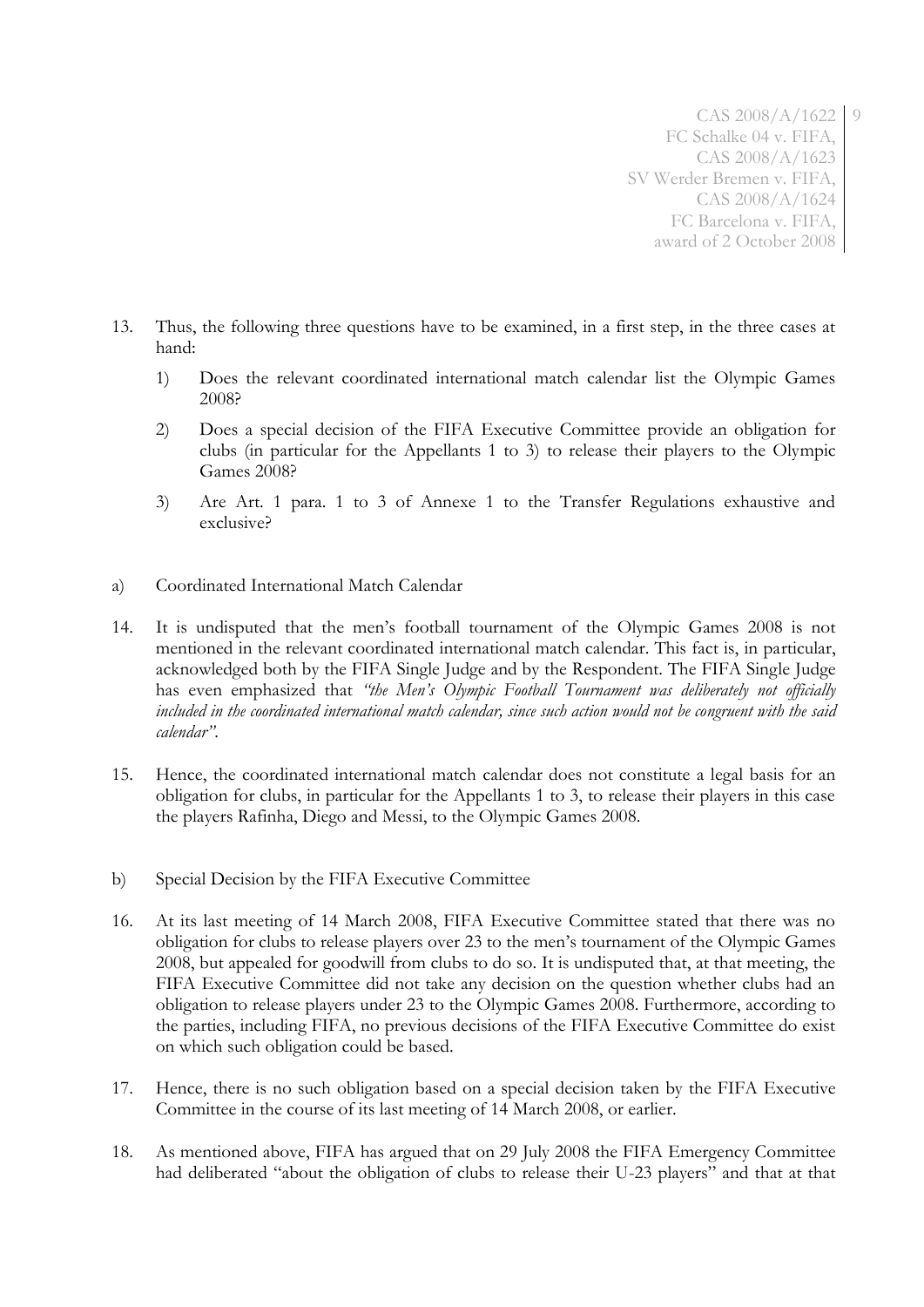meeting the decision was taken to confirm such an obligation. Further, the FIFA Single Judge also referred in his decision to the decision of the FIFA Emergency Committee and rejected the arguments of the Appellants "bearing in mind also the contents of the said decision of the FIFA Emergency Committee". On their side, the Appellants objected that the decision of the FIFA Emergency Committee did not qualify as, or materially correspond to, a special decision of the FIFA Executive Committee in the meaning of Art. 1 para. 2 of Annexe 1 to the Transfer Regulations. Thus, the Panel has to examine (i) whether those "findings" qualify as a "special decision" and (ii) whether the FIFA Emergency Committee is competent to take such decision.

- 19. The corresponding minutes of the FIFA Emergency Committee hold that the Emergency Committee "deliberated" and "concluded" as to the relevant question at stake. Assuming that the "conclusions" of the FIFA Emergency Committee of the meeting of 29 July 2008 were constituting a "decision", the Panel's view is that because of their nature, content and background, it is at least questionable whether such a decision of the FIFA Emergency Committee does constitute a special decision in the meaning of the Transfer Regulations.
- 20. Additionally, the Panel notes that according to the FIFA Statute, the FIFA Emergency Committee is competent to decide only on urgent matters which cannot be delayed until the next meeting of the FIFA Executive Committee.
- 21. In the present case, no real urgency was proved nor even contested. Indeed, the fact that clubs raised the whole issue of release of players to the Olympic Games 2008 cannot be considered as a non-foreseeable, urgent matter.
- 22. In particular, the Panel considers that the FIFA Single Judge indicated in his decision that the FIFA Emergency Committee had "confirmed the longstanding and undisputed practice" and "that the application of customary law is justified". Accordingly, also the FIFA Single Judge considered the finding of the FIFA Emergency Committee as a confirmation of an existing legal status based on certain grounds (the alleged constant and continuous practice that reached the level of customary law) rather than an imposition of a new set of obligations.
- 23. Accordingly, based on all evidence and arguments submitted, the Panel concludes that an obligation for Appellants 1 to 3 to release their players Rafinha, Diego and Messi to the Olympic Games 2008 cannot base on the findings of the FIFA Emergency Committee of the meeting of 29 July 2008 unless the actual existence of such findings would have been proved (this will be further dealt in para. C. of this Award).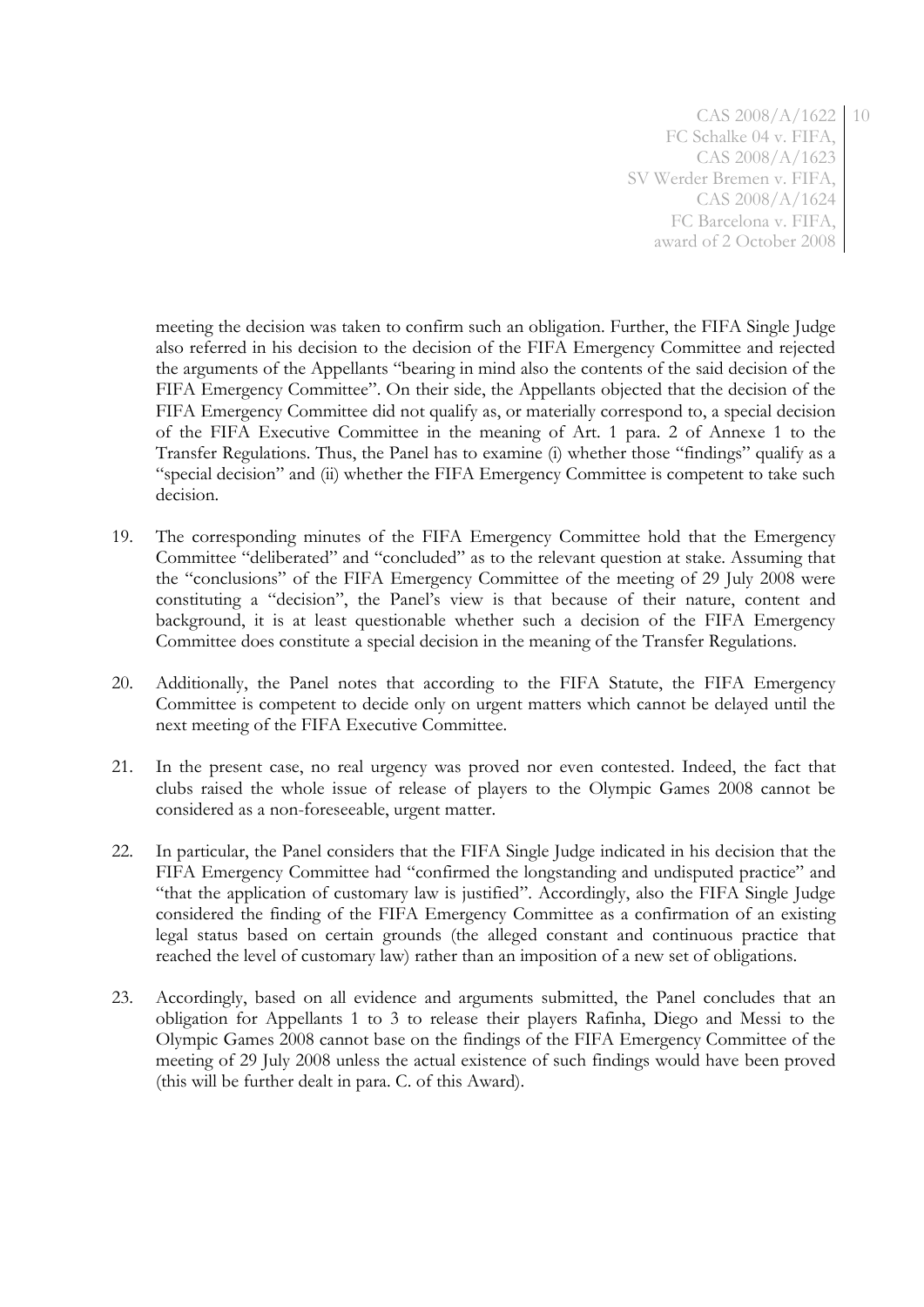- c) Exhaustive Regulation
- 24. The last question to be considered in this first stage of the examination of the issue, is whether Art. 1 para. 2 and 3 of Annexe 1 to the Transfer Regulations must be considered as an exhaustive regulation or whether an obligation for clubs to release their players to the Olympic Games 2008 could be based on other rules.
- 25. The wording of Art. 1 para. 2 and 3 of Annexe 1 to the Transfer Regulations does not, at least not explicitly, indicate that the regulation of the extent of this obligation is not exhaustive since these provisions do not contain any words (such as "for instance", "in particular" or the like) allowing the conclusion that the listed cases or criteria are exemplary only.
- 26. Moreover, when considering the principle stipulated by the relevant Transfer Regulation provisions, it becomes clear that this principle covers all possible cases: In case a match is listed in the calendar or when a special decision of the Executive Committee exists, there is an obligation for clubs to release their players; in case a match is not listed in the calendar, there is no such obligation unless a special decision has been taken by the FIFA Executive Committee. This principle does not necessarily require any further legal grounds as it is able to cover and govern all possible cases. Therefore, from a material point of view, Art. 1 para. 2 and 3 of Annexe 1 to the Transfer Regulations are exhaustive.
- 27. In any event, there are no other provisions in the Transfer Regulations or other regulations of FIFA invoked by the Appellants 1 to 3 or Respondent, or otherwise brought to the attention of the Panel, which may constitute additional legal grounds for such kind of obligation for clubs. Therefore, the Panel has to assume that the relevant provisions of the Transfer Regulations are exhaustive and that no other – written – provisions of FIFA regulations oblige clubs, including the Appellants 1 to 3, to release their players to the Olympic Games.

#### *B. Specific and Unique Nature of the Olympic Games*

- 28. FIFA's circular letter no 1153 states, inter alia, that *"the Men's Olympic Football Tournament Beijing 2008 was deliberately not officially included in the coordinated international match calendar"* and that *"[d]ue to its unique character, the Men's Olympic Football Tournament has always been intentionally treated differently".* It further states that *"given the specific nature of the event (…) the release of players below the age of 23 has therefore always been mandatory"*. The FIFA Single Judge has also referred to the unique character of the Olympic Games. Thus, the question arises whether such special nature of an event may be the legal ground for an obligation for clubs to release their players.
- 29. The Panel is very well aware of the unique character of such an event like the Olympic Games, being the gathering of the sports families of the entire world. However, the indeed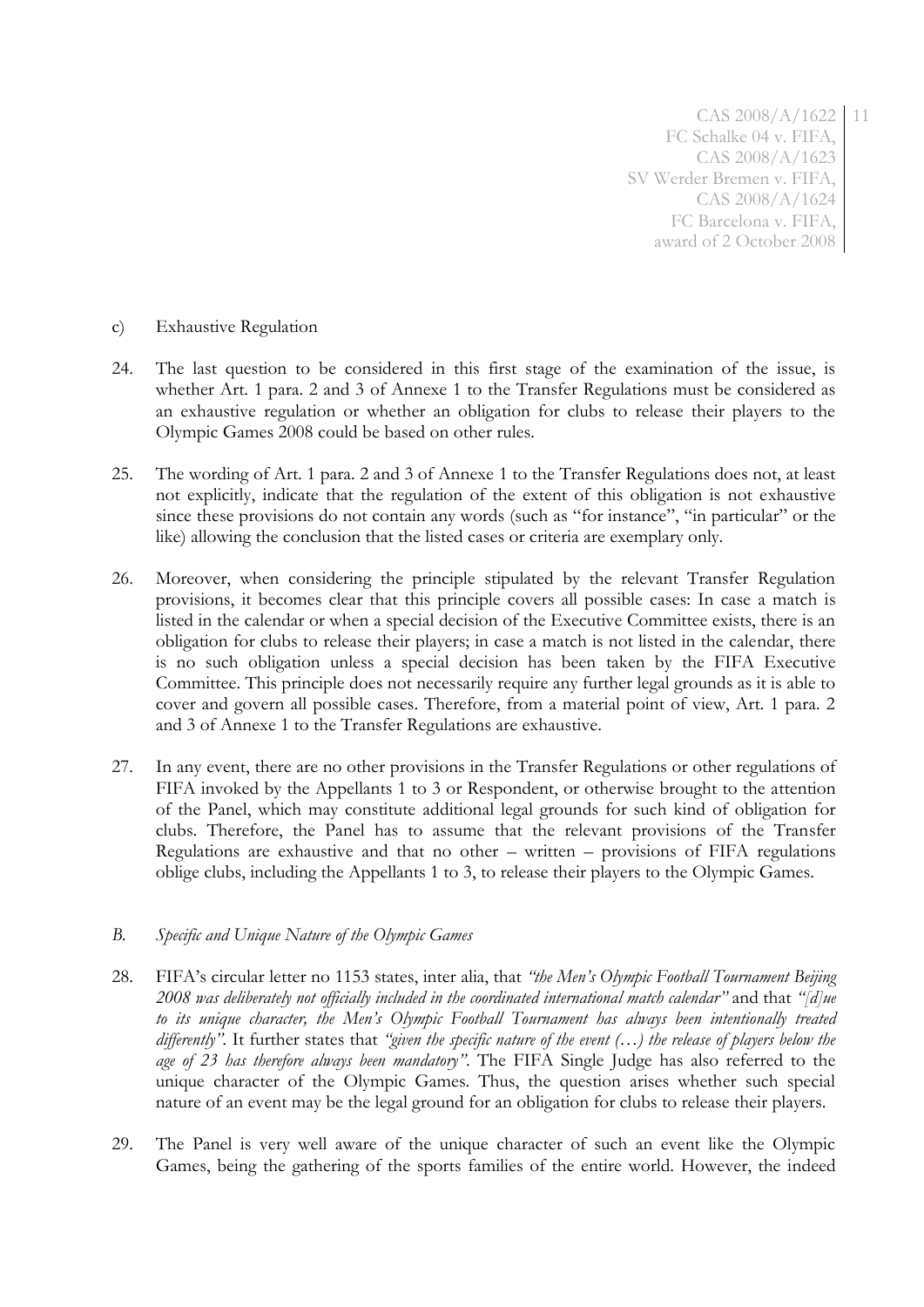special nature or unique character of an event does not by itself constitute a valid legal basis to recognize the existence of a far-reaching obligation of third parties like the obligation for a club to release its players. Therefore, the specific and unique nature of the Olympic Games itself cannot be considered as valid legal basis for an obligation of the Appellants 1 to 3 to release their players Rafinha, Diego and Messi to the Olympic Games 2008.

- 30. Furthermore, in the submissions of the parties, as well as during the hearing, it was proved that for the previous Olympic Games that took place in Athens 2004, FIFA explicitly listed the Olympic football tournament on the official coordinated calendar, meaning that even FIFA did not rely in the previous Olympic Games on the specific and unique nature of the Olympic Games as the legal ground for the release of players.
- 31. Whether the specific, unique nature of the Olympic Games has had an impact on the development of customary law, which is invoked by FIFA, will be considered below, while the existence of customary law is analyzed.
- *C. Customary Law*
- a) General Requirements and Principles
- 32. FIFA highlights *"that the Single Judge stated that the obligation for clubs to release U23-players for the men's Olympic Football Tournament (…) is based on a long lasting and undisputed practice, thus on customary law*". The Panel has, therefore, to examine whether, and if yes according to what requirements, customary law is recognised under Swiss association law.
- 33. Swiss doctrine and jurisprudence recognizes the potential importance of customary law within an association (i.e. in German the so-called *"Vereinsübung"* or *"Observanz"* and in French the so-called *"droit coutumier"*; cf. RIEMER H. M., Berner Kommentar, 1990, Syst. Teil, before Art. 60-79 Swiss Civil Code, N 321, 351 ff.; HEINI/SCHERRER, Basler Kommentar, 2006, Preface to Art. 60-79 Swiss Civil Code, N 23). In addition, CAS has recognized the institution of customary law in an association in many decisions, for instance in CAS 2004/A/589.
- 34. Panel agrees that, under Swiss association law, customary law can represent a valid set of rules of an association. For this, two requirements have to be met: (i) a constantly and consistently applied practice of the respective association (*inveterata consuetudo*), and (ii) the conviction of the members of that association that such practice is legally binding (*opinio necessitatis*) (cf. RIEMER, *op. cit.*, N 353).
- 35. It is undisputed under Swiss association law that such customary law may on the one hand complement the statutes of an association, i.e. fill a loophole within the statutes, and may on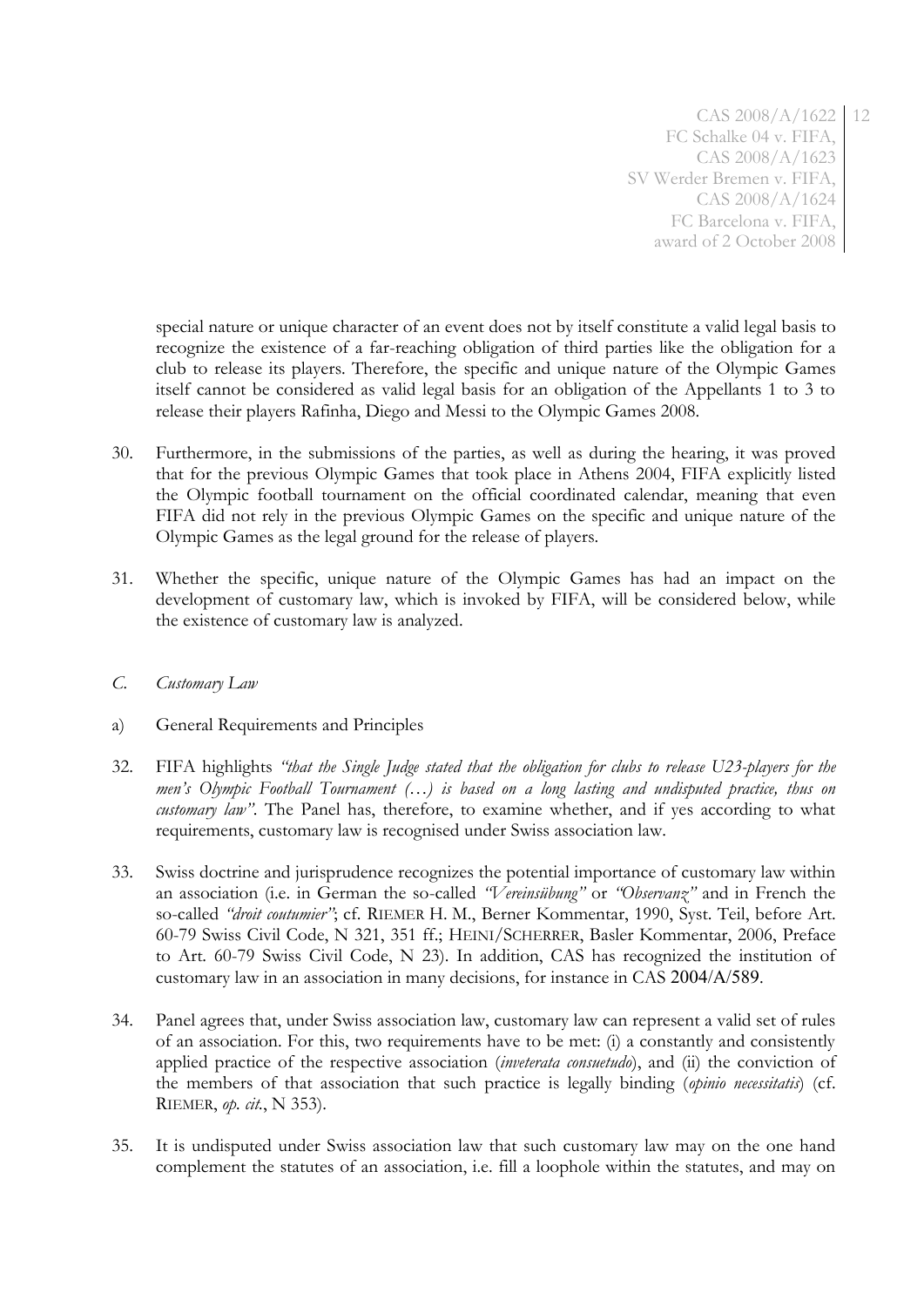the other hand help to interpret the statutes. It is, however, disputed whether such customary law may also derogate the existing statutes, in particular even in a situation in which the wording of the statutes is clear.

- 36. Hence, the Panel will have to examine (i) whether the Transfer Regulations contain a loophole which may be supplemented by customary law, (ii) whether there is a constantly and consistently applied practice of FIFA (*inveterata consuetudo*) and (iii) whether the members are convinced that such practice is legally binding (*opinio necessitatis*).
- b) Loophole
- 37. Part of the Swiss doctrine (cf. RIEMER, *op. cit.*, N 354; HEINI/SCHERRER, *op. cit.*, N 23) contends that in the interest of legal certainty customary law cannot be admitted *contra legem;*  customary law may complement or help to interpret the statutes of an association, but not derogate from their clear wording. By applying such doctrine, customary law may only be developed in case the Transfer Regulations contain a loophole which may be supplemented.
- 38. A loophole is the lack of an answer to a question which can be expected to be governed within the statutes (cf. RIEMER, *op. cit.*, N 350). As stated above (cf. A., c), the Panel is of the view that the applicable Transfer Regulations provide an exhaustive regulation as to the clubs' obligation to release their players under 23 to the Olympic Games 2008.
- 39 Accordingly, if one were to follow the above doctrine, no customary law could be applied because of the lack of a loophole in the Transfer Regulations.
- 40. The settlement of the doctrinal issue of the possibility to admit customary law *contra legem,* or not, is not necessary if the two further requirements for the recognition of customary law, i.e. *inveterata consuetudo* and *opinio necessitatis,* are not met.

# c) *Inveterata Consuetudo*

41. Appellant 3 has questioned the existence of a consistent practice within FIFA with regard to the players release issue. In particular, Appellant 3 submitted a number of FIFA technical reports which explicitly state that the release of players to previous Olympic Games has been a well recognized problem. Even if these reports have not been drafted by lawyers, as objected by FIFA in its answer, the Panel considers that they show that the difficulties connected with the release of players have not been a new issue of the Olympic Games 2008 but have been tabled repeatedly during the past decades. Considering these reports, the content of which could not been substantially disputed by the Respondent, the Panel is of the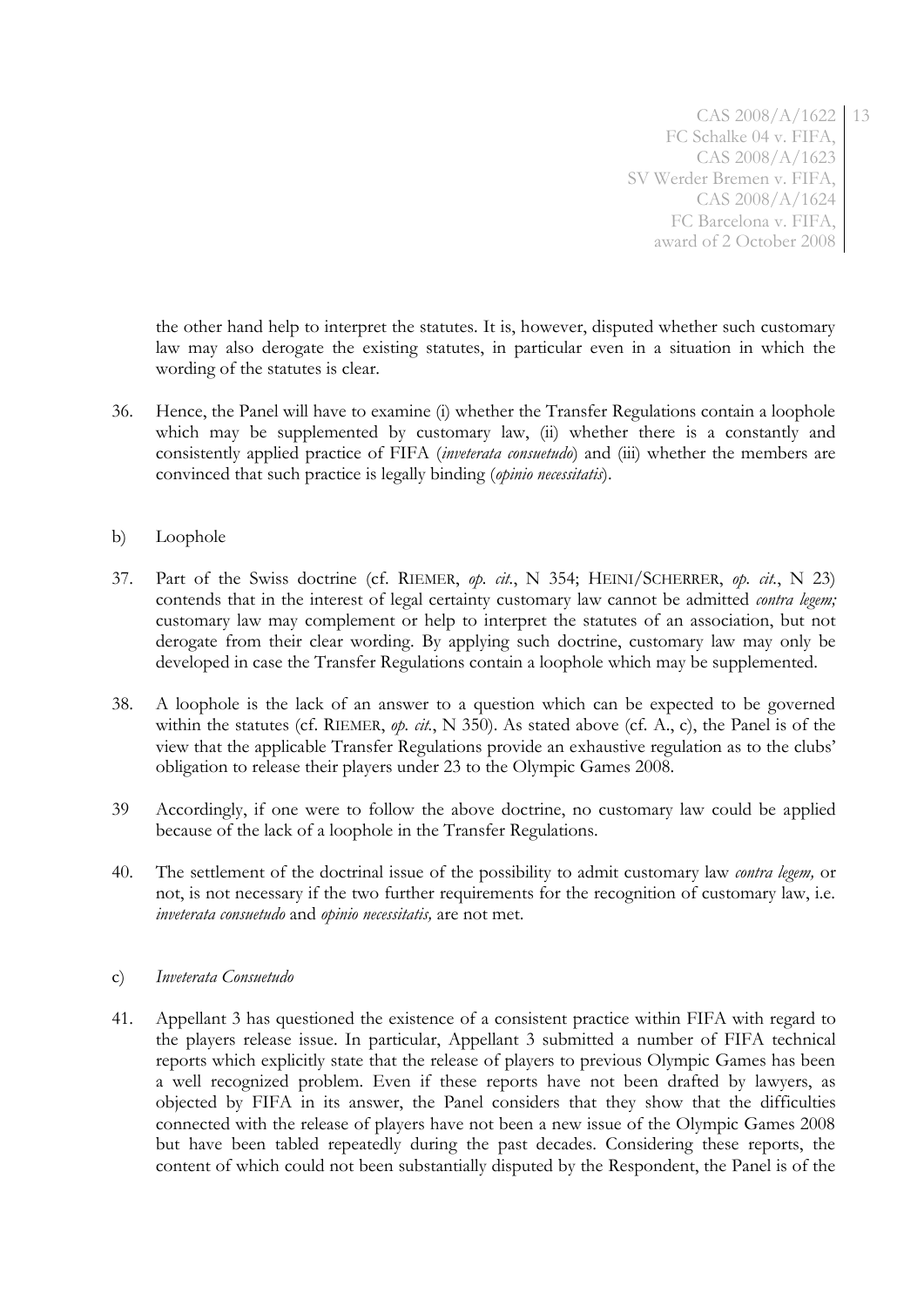view that it is questionable whether *inveterata consuetudo* is given as to the customary law alleged by FIFA.

- 42. Further, Respondent states in its answer that it had never been officially contacted in respect of such kind of problems of release of football players. This has been confirmed by Respondent at the hearing when it also expressed that it had never sanctioned nor took any other measures against any party which did not release players to the Olympic Games. Therefore, and notwithstanding all the arguments raised by FIFA, the Panel has great difficulty to assume that the requirement of *inveterata consuetudo* is satisfied.
- 43. Additionally, and as already mentioned, the Panel acknowledges that in the past the match dates for the men's Olympic football tournament had been integrated, at least once, in the coordinated international match calendar, e.g. in the December 2003 in relation with the update of the said calendar for the seasons 2004 until 2008. If the clubs' obligation to release their players to the Olympic Games had been customary law, the listing of the Olympic Games would not have been necessary at that time. This fact also seriously questions the Respondent's allegation that there has been a constantly and consistently applied practice.
- 44. Therefore, the Panel comes to the conclusion that there is not sufficient evidence that the requirement of *inveterata consuetudo* is met.
- d) *Opinio Necessitatis*
- 45. FIFA has stated in the circular letter no 1153 of 23 July 2008 that there was a certain amount of confusion as to whether players have to be released for the men's football tournament at the Olympic Games 2008. At its meeting of 29 July 2008 the FIFA Emergency Committee has confirmed the existence of this confusion. The Panel notes that such confusion is in contrast to a general conviction of clubs and FIFA members that the release of players to the Olympic football tournaments was a general legally binding rule.
- 46. In FIFA's circular letter no 494 of 21 December 1992, FIFA stated *"[n]umerous problems have recently arisen in connection with the detachment of players by their clubs for international matches".* It, then, reminded its members that it is binding on clubs to release their players to their national teams for the Olympic football tournament. This circular letter shows that certain clubs did, already at that point of time, not have the understanding that they were bound by such alleged practice.
- 47. The technical reports already mentioned, as well as the fact that FIFA took no measures against parties that did not release their players, also establish other evidence for the lack of *opinio necessitatis*.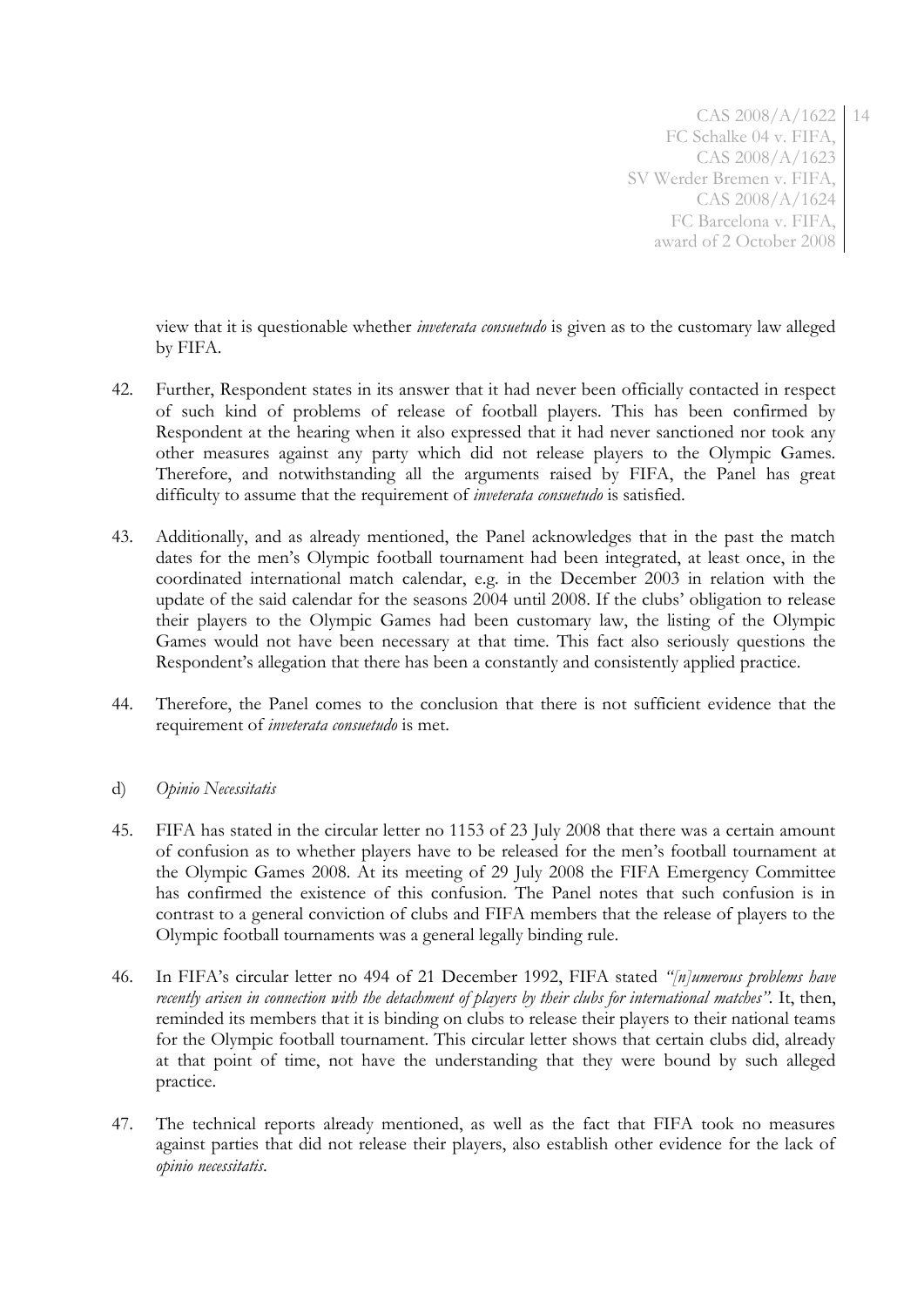- 48. Last but not least, also DFB stated in its fax letters to CBF of 17 July 2008 that it did not see any legal basis for an obligation for the Appellants 1 and 2 to release their Brazilian players to the Olympic Games 2008. This is another example that at least one of FIFA's members – notably one of the biggest football federations – was not aware of the alleged customary law and was not convinced in its legal validity, respectively.
- 49. Lacking such *opinio necessitates,* no existence of customary law can be admitted. For this reason, the Panel is of the view that no customary law providing an obligation for clubs to release their players to the Olympic Games 2008 has been developed, or at least, has been proven to have been developed.

# *D. Rule regarding Consequences of Unclear Regulations and Legal Certainty*

- 55. Under Swiss law, a general principle states that any provision with an unclear wording has to be interpreted against the author of the wording (*contra proferentem*). This principle also applies to association law (cf. RIEMER, *op. cit.*, N 346). This means that in principle, if no other reasons require a different treatment, any ambiguous, or otherwise unclear, provision of the statutes has to be interpreted against the association that has drafted the statutes, and not against the members.
- 56. This principle, which can be considered as a consequence of the fundamental principle of confidence, may also be applied, *per analogiam*, to the cases at hand. Since FIFA has had several chances to clarify, and codify, the regulations on the clubs' obligation to release their players to the Olympic Games, it must bear the legal disadvantageous consequences in not doing so. In order to provide legal certainty, it would have been reasonable and fair if FIFA had clearly formulated the answer to this crucial question at stake. There is no cogent reason known to the Panel justifying that FIFA has missed the chance to clarify the long lasting and well known confusion of at least some members (including DBF) and clubs, and waited until the very last minute, i.e. basically until the *litis pendens* of the present cases, to address the issues at stake with the decision of the FIFA Emergency Committee. Such attitude does not merit to be supported by law. Also for this reason, the Panel is of the view that there is no obligation for the Appellants 1 to 3 to release their players Rafinha, Diego and Messi.

# *E. Conclusion*

57. The Panel is satisfied that the decision of the FIFA Emergency Committee dated 29 July 2008 does not constitute a special decision of the FIFA Executive Committee in the meaning of the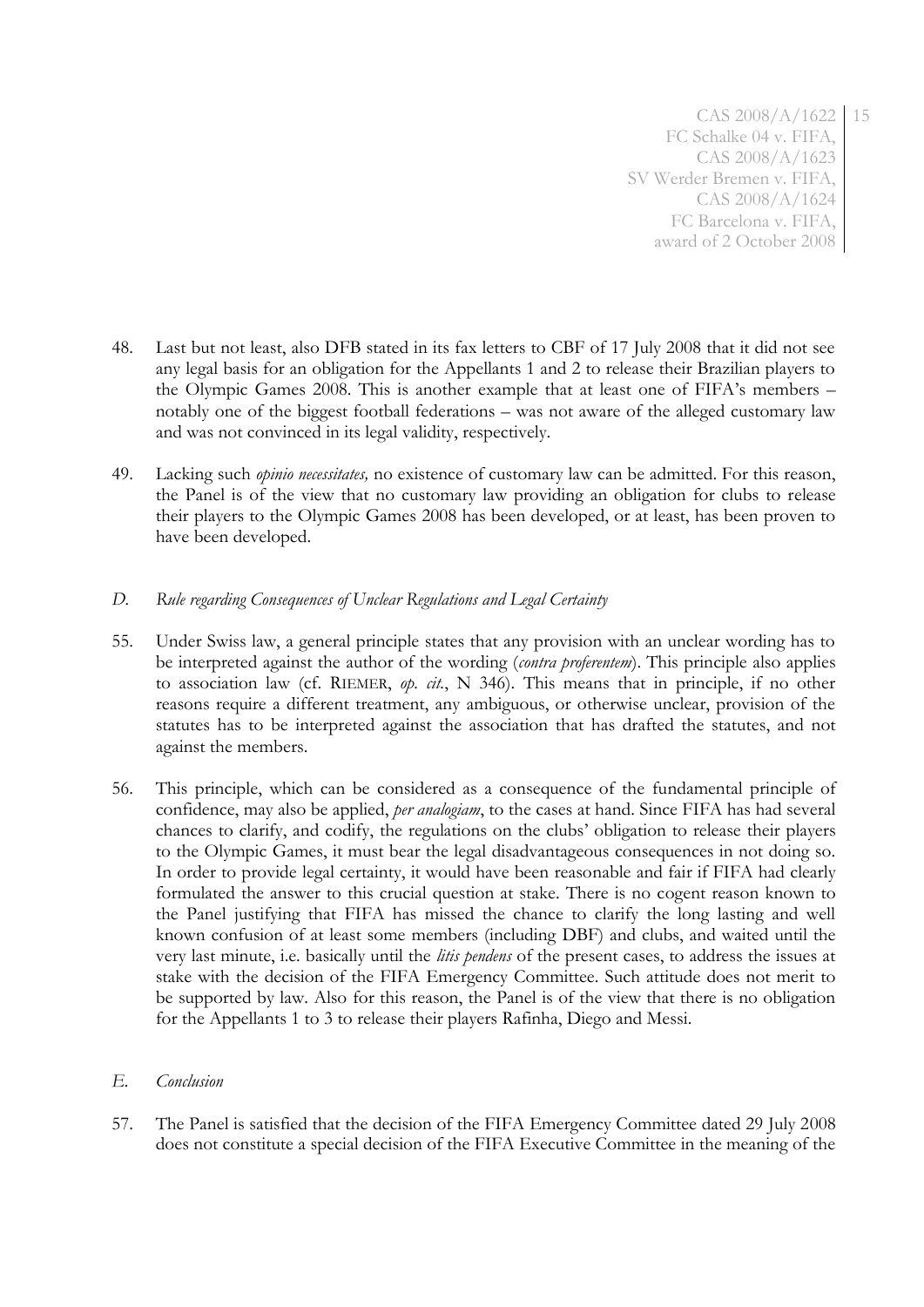Transfer regulations. This is true, even without further examining the objections raised by Appellants 1 and 2 against the validity of such meeting.

- 58. Considering the Transfer Regulation, the Panel can hardly assume that they contain a loophole. However, even if they contained a loophole, the Panel has come to the conclusion that no constantly and consistently applied practice of FIFA (*inveterata consuetudo*) has been proven. Additionally, the Panel has found that some clubs and members of FIFA did and do not have the understanding that such practice is legally binding (*opinio necessitatis*). Therefore, the Panel concludes that there is no customary law obliging the Appellants 1 to 3 to release their players Rafinha, Diego and Messi to the Olympic Games 2008.
- 59. Finally, the Panel does not see any reason to deviate from the principle that the author of the Statutes and Regulations at stake, i.e. FIFA, has to bear the consequences of any lack of clarity of those rules.
- 60. Therefore, the Appellants 1 to 3 have no legal obligation to release their players Rafinha, Diego and Messi for the Olympic Games 2008.

#### *F. Epilogue*

61. The Olympic Games 2008 are over. The next summer Olympic Games will take place in London on 2012. The Panel noted that after the operative part of this Award was notified to the parties and published by CAS, on August 7, 2008, FIFA called upon the parties, a call that was actually addressed to all the clubs, and recommended to release the players for the Olympic Games. This call was made on the grounds of the Olympic Spirit. In view of the same spirit, CAS had called upon the good will and good sense of the clubs and of FIFA to find a reasonable solution with regard to players who wished to represent their country in the Olympic Games. The Panel therefore would like to express its hope and belief that within the long period of time until the next summer Olympic Games, FIFA and its affiliated members will provide for a clear, fair and widely agreed solution on this question in light of the Olympic Spirit.